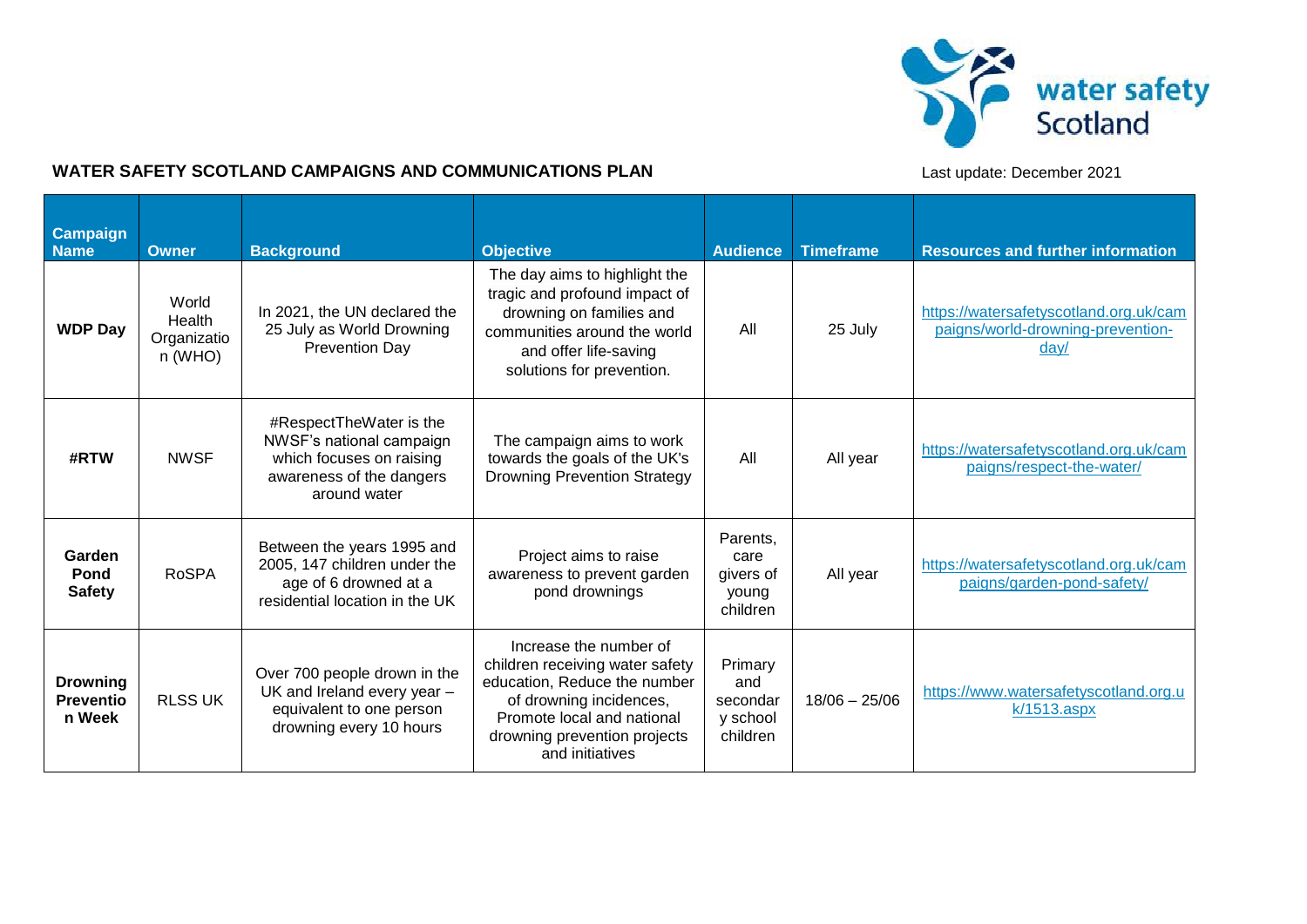| Don't<br>Drink and<br><b>Drown</b> | <b>RLSS UK</b>                            | Research indicates that<br>around a quarter of all adult<br>drowning victims have alcohol<br>in their bloodstream.                                                                                                                | Don't Drink and Drown is a<br>national campaign that warns<br>drinkers to steer clear of<br>walking by or entering water<br>when under the influence of<br>alcohol. | Students,<br>Young<br>adults | <b>TBC</b>    | https://watersafetyscotland.org.uk/cam<br>paigns/dont-drink-and-drown/ |
|------------------------------------|-------------------------------------------|-----------------------------------------------------------------------------------------------------------------------------------------------------------------------------------------------------------------------------------|---------------------------------------------------------------------------------------------------------------------------------------------------------------------|------------------------------|---------------|------------------------------------------------------------------------|
| <b>Reservoir</b><br><b>Safety</b>  | Scottish<br>Water                         | 46% of accidental fatalities are<br>caused by inland waters.<br>Scottish Water does not<br>encourage swimming in any of<br>its reservoir and seeks to raise<br>awareness of the dangers.                                          | Increase awareness of<br>dangers of reservoirs                                                                                                                      | All                          | All year      | www.scottishwater.co.uk/takecare                                       |
| <b>Inflatables</b>                 | RoSPA,<br>RNLI,<br>HMCG,<br><b>SCOTSS</b> | 54% of accidental fatalities<br>happen at the coast. Feedback<br>from parents suggests that<br>inflatable call outs are on the<br>rise. This campaign aims to<br>remind the public to keep<br>inflatables away from the<br>beach. | Increase awareness of<br>dangers of inflatables                                                                                                                     | All                          | All year      | https://www.watersafetyscotland.org.u<br>k/1702.aspx                   |
| <b>NFCC</b>                        | Be Water<br>Aware week                    | Drowning is amongst the<br>leading causes of accidental<br>death in the UK.                                                                                                                                                       | Be Water Aware and aims to<br>raise awareness of the risk of<br>accidental drowning.                                                                                | All                          | 25/04 - 01/05 | https://www.watersafetyscotland.org.u<br>$k/1511$ .aspx                |